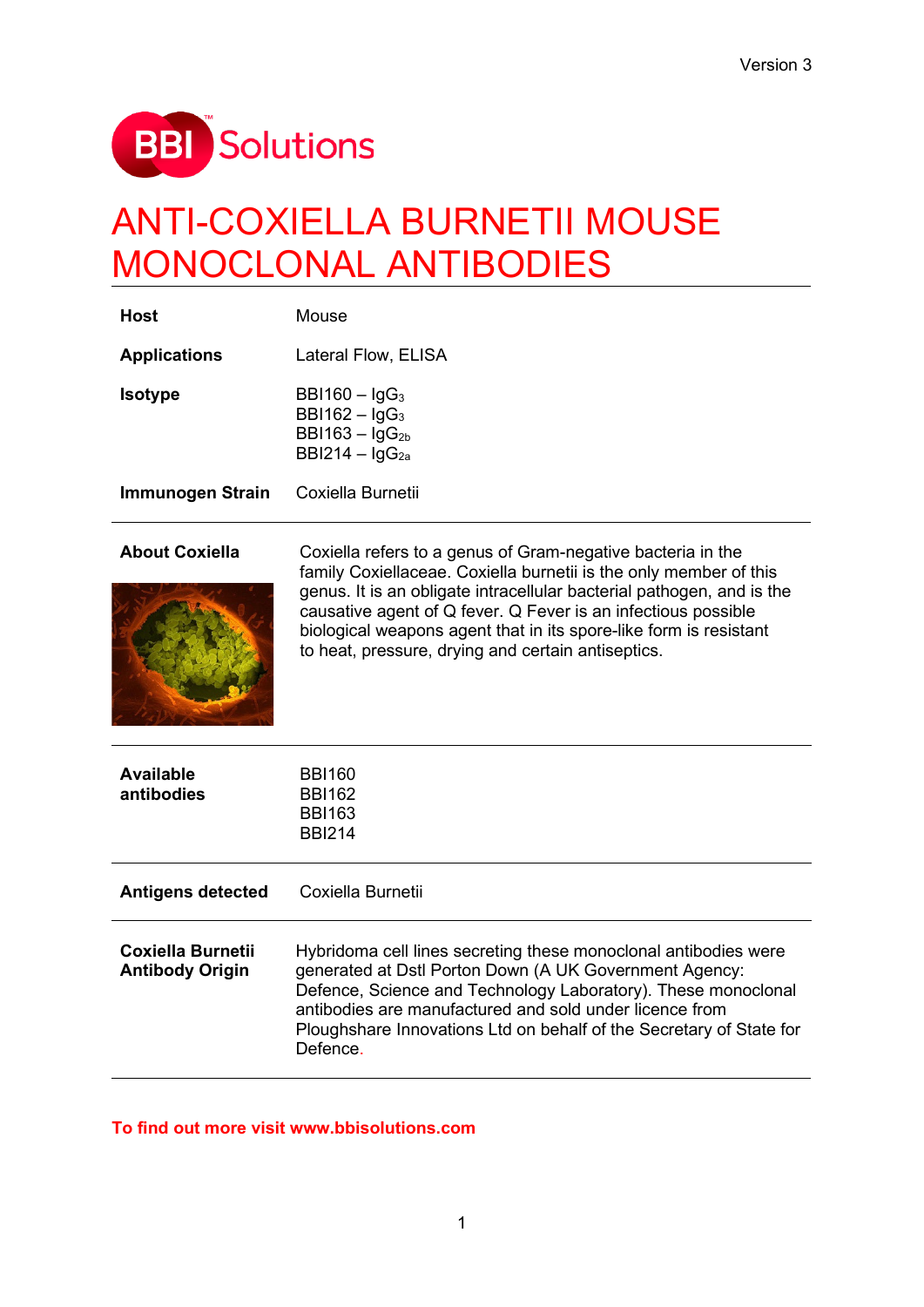## BBI Solutions ANTI-COXIELLA BURNETII MOUSE MONOCLONAL ANTIBODIES

## **Characterisation**

## **SDS PAGE Analysis**

| Fig.1. Non Reduced                                                                                                         |                                         |   |   |   |   |               |   |   | 1 2 3 4 5 6 7 8 9 10 |
|----------------------------------------------------------------------------------------------------------------------------|-----------------------------------------|---|---|---|---|---------------|---|---|----------------------|
| <b>Gel G786</b>                                                                                                            | 250<br>150                              |   |   |   |   |               |   |   |                      |
| Lane 1 Bio-Rad<br>Kaleidoscope Lot:<br>350002760<br>Lane 2 lgG Standard<br>Lane 3 BBI161<br>Lane 4 BBI160<br>Lane 5 BBI162 | 100<br>75<br>50<br>37<br>25<br>20<br>15 |   |   |   |   |               |   |   |                      |
|                                                                                                                            |                                         |   |   |   |   | <u>Fig 1.</u> |   |   |                      |
| Fig 2. Reduced Gel<br>G787                                                                                                 | 250                                     | 2 | 3 | Δ | 5 | 6             | 8 | 9 | 10                   |
| Lane 1 Bio-Rad<br>Kaleidoscope Lot:<br>350002760<br>Lane 2 lgG Standard                                                    | 50<br>37<br>25                          |   |   |   |   |               |   |   |                      |
| Lane 3 BBI161<br>Lane 4 BBI160<br>Lane 5 BBI162                                                                            | 15<br>10                                |   |   |   |   |               |   |   |                      |

Fig. 2.